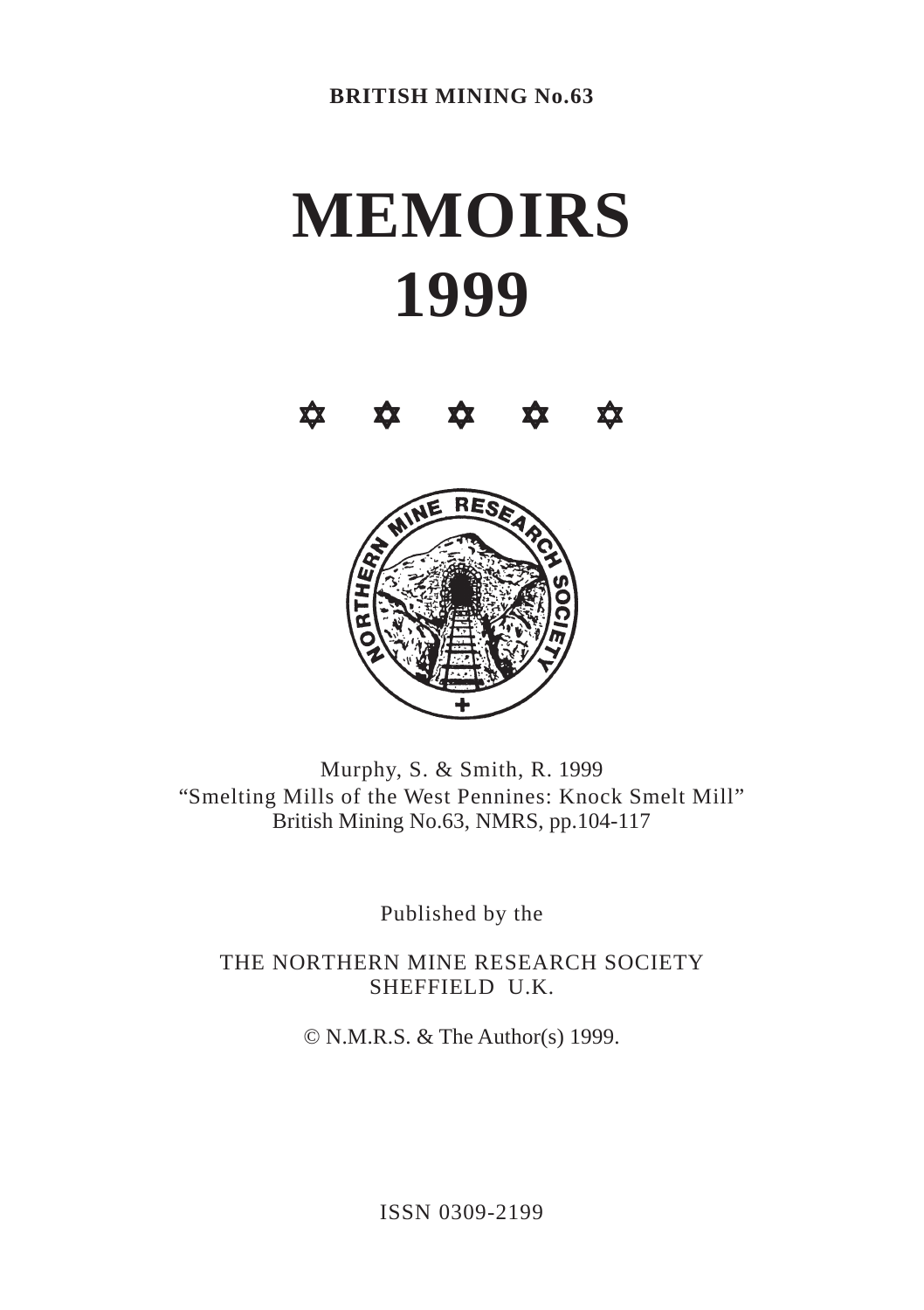by Samuel Murphy and Richard Smith

# **INTRODUCTION**

This small Cumbrian lead smelting mill stands on the south bank of Knock Ore Gill, a small beck which has cut deeply into the high fells which form the west-facing extremity of the Pennines in this area. The mill is well up on the ancient commons above the enclosed lands at NGR NY697299 and at altitude of approximately 365m OD and is shown in outline, with no annotation, on both the lst Edition (1/10560) and current OS maps. Thomas Hodgson's map of Westmorland of 1828 shows it as Old Smelt Mill.<sup>1,2</sup> The London Lead Company plans in the Northumberland County Record Office show mineral ground in the manors of Knock, Murton, Dufton, Milburn etc, belonging to the Earl of Thanet and leased by the company. One of these shows the mill as Old Smeltmill. This plan is undated, but has some mine workings dated 1820.<sup>3</sup> Another undated plan, with mine workings marked 1872, shows several mills, but the Knock mill is absent.<sup>4</sup> The ruins of this mill and its ancillary buildings are considerable and in a relatively complete state to a few feet above ground level, and the layout of watercourses and buildings is clear. The mill is believed to be at least 250 years old.

## **HISTORY**

The mill lies in the parish of Long Marton, in the manor of Knock Shalcock, which was anciently purchased by the Cliffords and passed into the hands of the Earls of Thanet Island on the marriage of Margaret Clifford to the Second Earl of Thanet, Sir John Tufton, in 1629. The manor of Knock is a narrow strip of land, running north-east from the upper Eden valley almost to the river Tees. It is bounded by the manor of Milburn to the north where Knock Ore Gill forms the western boundary, and Dufton to the south where the western boundary lies along Swindale. The Earls of Thanet owned both of these contiguous manors, but they were acquired much later than Knock by Sackville Tufton, the Eighth Earl, who purchased the manor of Dufton from Edward Milward Esquire in 1785 and the manor of Milburn from General Philip Honeywood in 1780.<sup>5,6</sup> Although the manor of Knock is small, in the late 18th century, and probably from the time that the Earls of Thanet came into possession, the Lordship of Knock included the whole of Milburn Fell, a large upland area which contained some of the richest lead mines.7

The date of construction of the mill is unknown. It almost certainly did not exist in 1703, when the Earl's duty ore was weighed at *Blyhopp Smelt Mill* (Bollihope), but stood in a furnished state in September 1739, when Edmond Ellwood, a blacksmith of Dufton, was charged with stealing *"an iron pot and some other goods out of the House or Smelting Miln at Knock, belonging to the Right Honourable Sackvill Earl of Thanet"*. This accusation is revealed by an Appleby Crown Court record of the Christmas Session held in January 1740, where Thomas Eliot and Ann Rain, both of Knock, were required to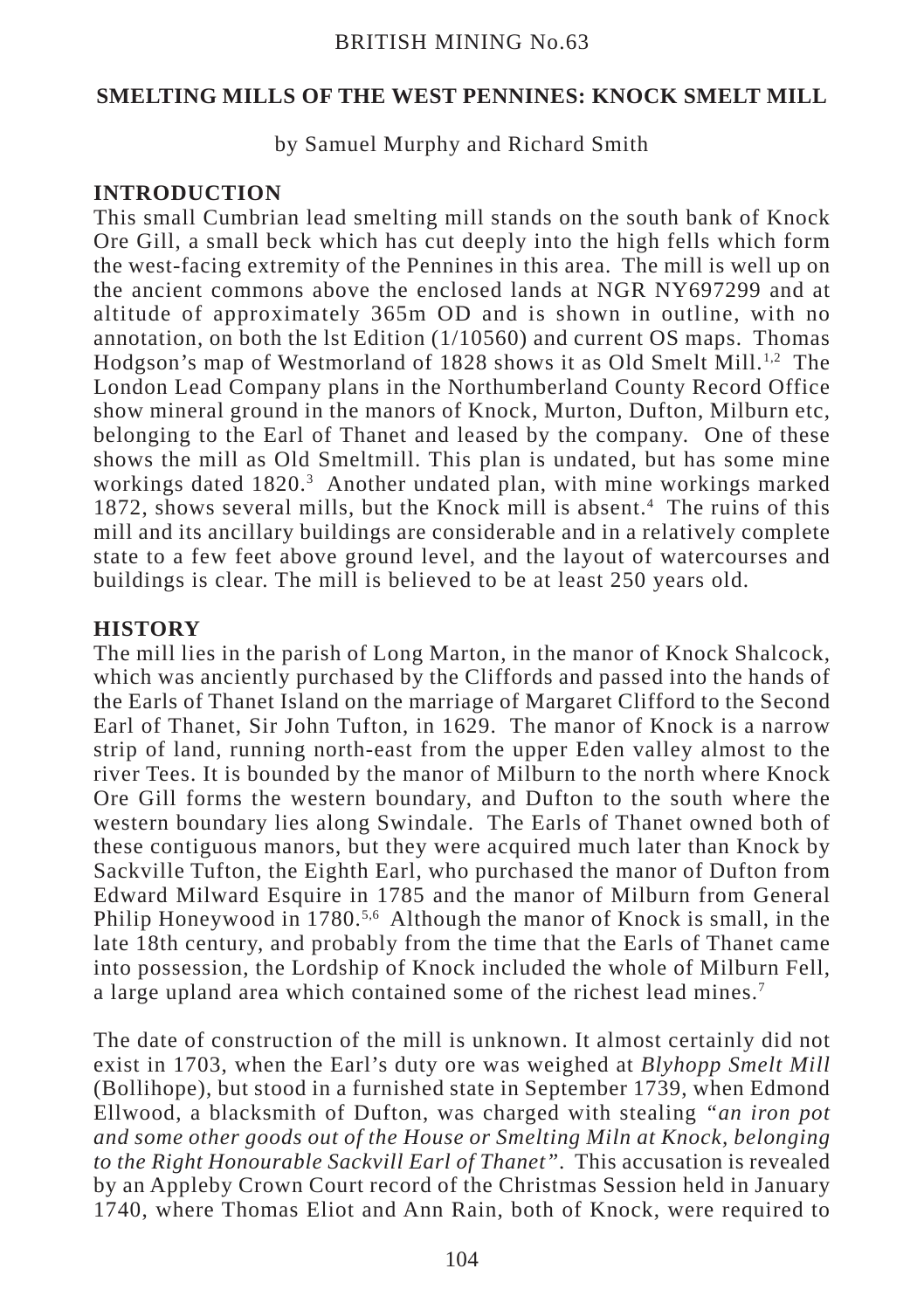

Fig.1 Survey of Knock Smeltmill - overall site

attend to give evidence against him.<sup>8</sup> Ellwood was also indicted for the theft of a prayer book valued at eleven pence from a lady at Dufton, but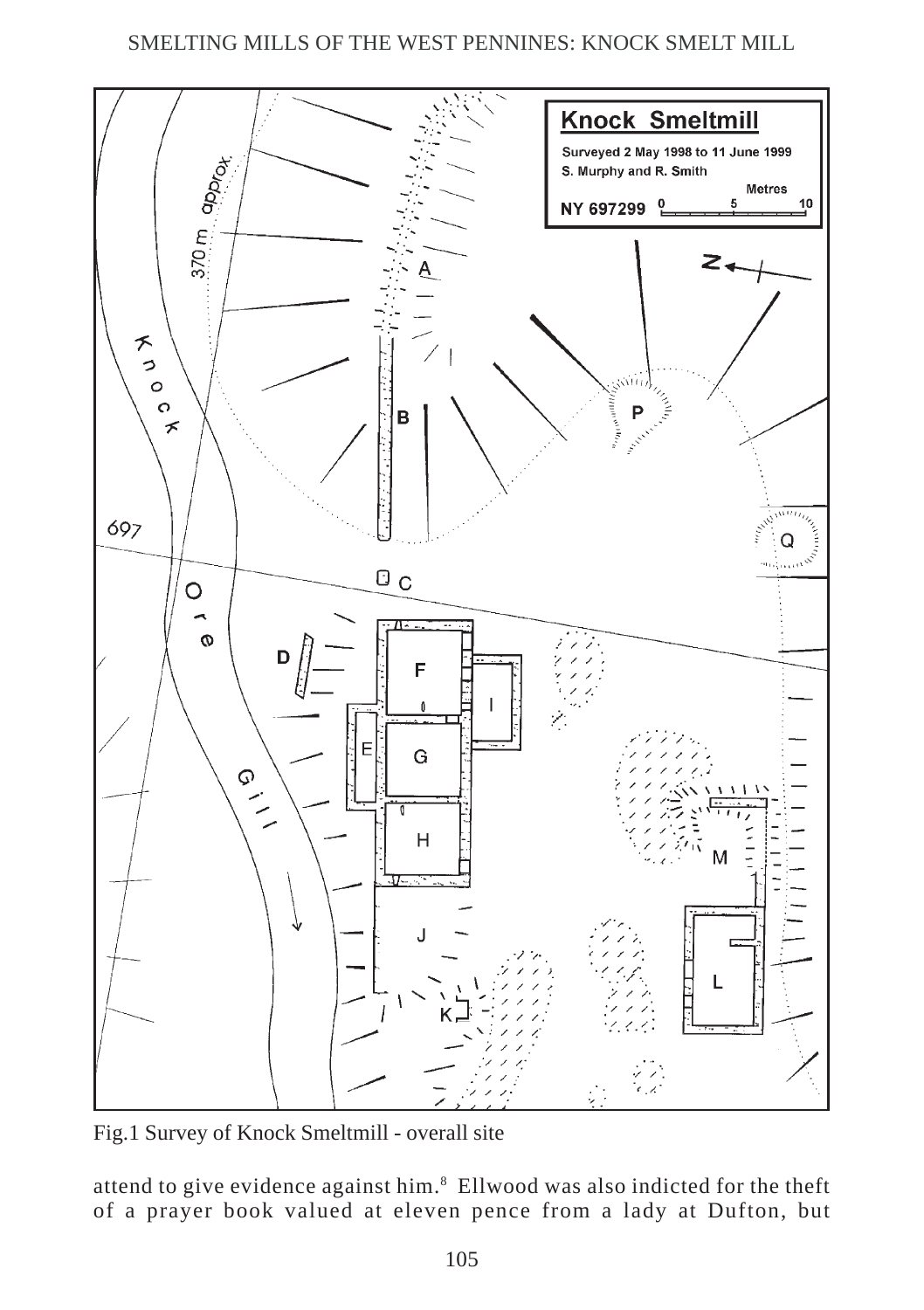# BRITISH MINING No.63



*Plate 1 Site photograph from leat (R. Smith, 1998).*

disappeared at about Michaelmas 1740, leaving his wife and three children to be supported by the parish.

This early date supports the conclusion that Knock mill was built to smelt ore from the Thanet mines within Knock Lordship, which included the mines of Knock and Milburn fells, but not those of Dufton, which was then owned by another Lord. The mill is conveniently placed for the lead mines at the head of Knock Ore Gill (1 km NE) and Over Hearth (4 km ENE) in the Knock manor, and at Silverband (2 km NNE) and Dunfell (3-4 km NE) in Milburn manor. It would be less convenient for the mines of Nether Hearth near the Tees (6 km ENE), whose rich veins passed through all three manors almost exactly at the point where they touched. Mining took place in this area from at least the 17th century: Silverband and Dunfell mines were at work in 1689 and the Knock mines were sufficiently important at that time to merit the employment of a "*Bayliffe of the Lead Workes at Knock*."9

How long the mill continued to work is uncertain, but it was probably used intermittently, whenever the Dunfell mines were being worked. Minor repairs, totalling £2 7s 4d, were made at a Knock mill in 1765, 1767 and 1768, and, since there is no known corn mill at Knock, these must have been repairs to the smelting mill. The Dunfell mines were not working from about 1772 to 1779, but Dunfell duty lead appeared in the accounts in 1780. In 1782 the lead duty was reckoned up "*exclusive of a Road to the Smelt Mill*", which indicates that a mill road was constructed within a year or two of that date and that the smelting mill was then in use.<sup>10</sup>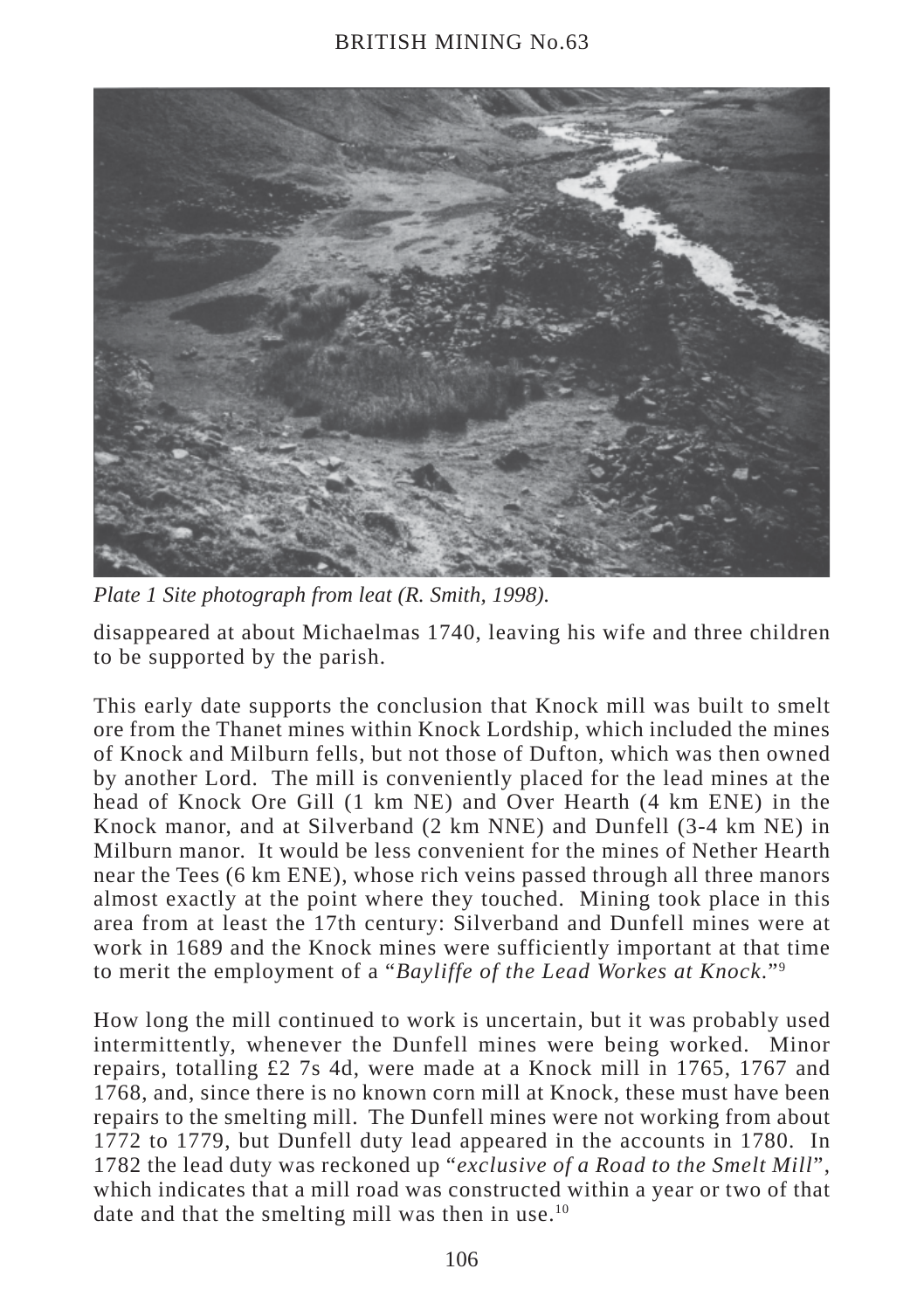Although there is no direct evidence to support it, the most probable date for closure is 1785, when the Earl of Thanet purchased the adjacent Dufton Manor with its flourishing mines and a smelting mill. This smelting mill was located in a convenient position in the lowlands near Dufton village, and would easily have been capable of handling the ore from the Milburn and Knock mines as well as those of Dufton. Financial records for 1787 and 1788 contain entries in the Dufton Estate accounts of payments for the smelting of duty lead by John and Christopher Gelder, who worked at the Dufton Mill, with no mention of any separate payments for the smelting of Dunfell duty ore, which was also being produced at that time. This suggests that the Milburn and Knock produce was smelted at Dufton after 1785, with each group of mine lessees renting the smelt mill from the Lord of the Manor and hiring the smelters to process their own ore, and the Earl likewise paying the smelters for dealing with his duty ore from both sources.<sup>11</sup> A firm date for the abandonment of Knock Mill can be deduced from the Earl of Thanet's accounts, as the bellows were removed from Knock Mill in 1791 and used in a new smelting mill which was built in Dufton in 1791/2.12

#### **SITE SURVEY**

Knock Mill is set beside a fast flowing gill, on a broad platform about two metres above the stream. The fell rises steeply just above the mill site to the east and south. Upstream the gill is contained in a narrow V-shaped valley, but there is an open flat-bottomed hollow downstream to the west of the mill. This change in topography appears to be due to geological factors, as the mill is on the extreme western edge of the gritstone which forms the



*Plate 2 Smelting room F, showing hearth keeper stone. (R. Smith, 1998).*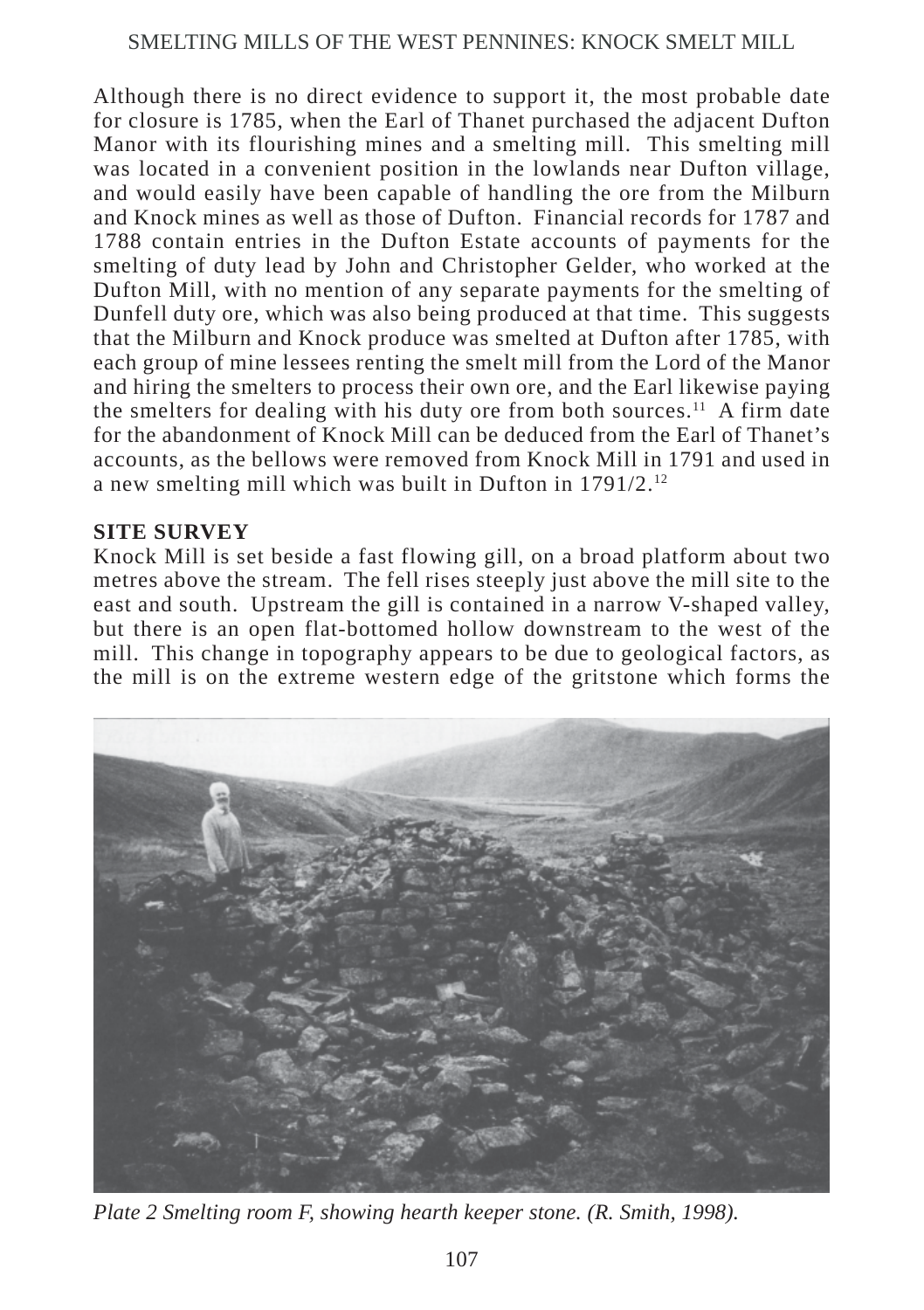

*Plate 3 Smelt mill and wheelpit area from NE. (R. Smith, 1998).*

gentle lower slopes of the fell, while a few yards to the east of the mill a hard limestone outcrops, forming the steep edge of the higher fells. The mill is on the Knock commons, several hundred metres away from the nearest fenced pastures which were enclosed in 1815. A rough track from the Knock Fell road branches off near some modern sheep pens and curves down in an easy gradient to join an older road which leaves the mill site and runs uphill in a straight line in a south-westerly direction as far as the fence wall of the 1815 enclosures, beyond which it vanishes. This old road is marked on the 1st Edition OS map, and must be part of the road constructed in 1782.<sup>1</sup> It is 2.4 metres wide, well-metalled with gritstone cobbles and black slag, and is still in an excellent state of repair.

The smelt mill occupies a position which satisfies the criteria of easy access to a road from the valley, a suitable distance from habitation or pastures, and near to a beck with a sufficient flow of water and rising ground above to give a good head for the wheel.

The ground plan of the smelting site is shown in Figure 1. The main building (Figure 1 and Plate 1) was a three-room smelting mill set along the edge of a platform adjacent to the gill, and its northern wall was the principal retaining wall for the platform. It was a long, symmetrical building, with a central bellows room, G, single hearth rooms, F and H, at either end, and a walled yard or store, J, of the same width attached to the western end. A small annex, I, adjoins F and G to the south and was probably used as a lead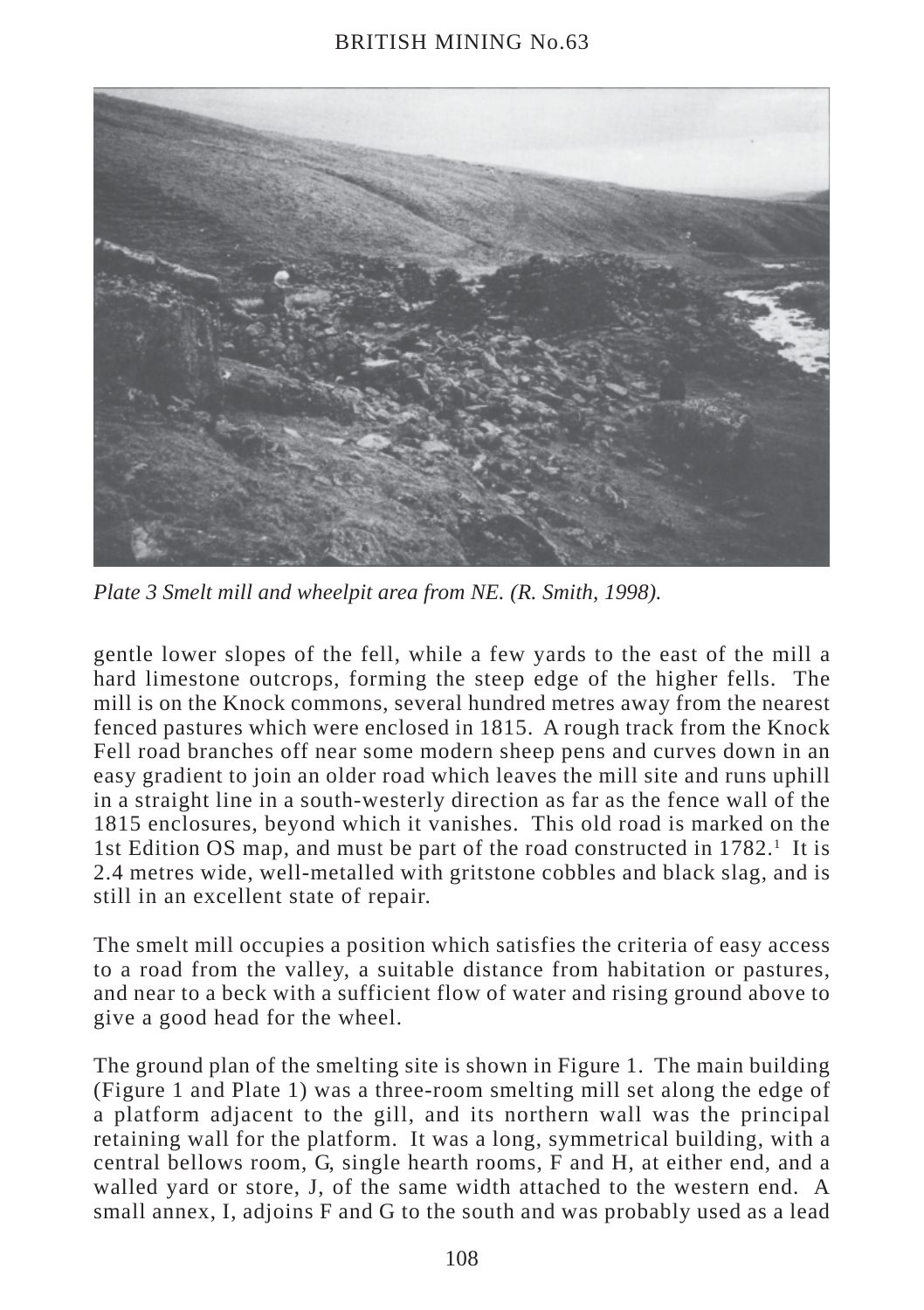store. One side of a tapered window in the gable wall of F gave some light to that room, and another narrow, tapered window opening in the western gable wall of H suggests that the walled enclosure, J, was a later addition.

The two smelting rooms, F and H, each have one 0.8 m high hearth keeper stone standing. Smelting room F, with a hearth keeper stone *in situ,* is shown in Plate 2. This room had been paved with gritstone flags, about 200-400 mm in size and 30 mm thick, in front and to the left of the keeper stone. The exposed part of the paved floor has an area of about 3m<sup>2</sup>, and has a pronounced slope away from the furnace area and towards the beckside wall. Numerous pieces of coke and some black slag were found in this room. The second smelting room, H, is covered with tumbled stone and its floor is not exposed. The bellows room, G, was between them, with the wheelpit on the north side, parallel and close to the gill, and now substantially filled with tumbled stone. A doorway through the south end of their common wall connected the smelting room, F, with the bellows room, G, and a similar doorway probably connected G and H. The need to leave an unobstructed passage through the door may be the reason for the hearth units being offset from the centre line of the mill towards the north.

Water was supplied to the wheel from a leat, A, which was carried over a short bridge, C, the stone pillars of which are quite distinct. The leat started from a flat area beside Knock Ore Gill, well upstream from the mill, which may have acted as a reservoir. It continued along the south bank in a gentle gradient to a sluice gate, then descended sharply for a distance of 14 metres to a stone embankment, B, which carried it for a further 14.3 metres to the head of the bridge, C, and thence to the water wheel. The small fragment of wall, K, is covered with tumbled stone and may have been another wheelpit or the outlet of a drain leading to the gill.

The building, L, on the south side of the platform had two rooms and a courtyard or open-fronted shelter, M, on its eastern side. It may have been a shop where miners and smelters lodged. If so, it would also have served as a storage area and general administrative centre for this remote site. The courtyard walls are low and fragmentary and appear to be much older than the adjacent building, L.

All the buildings were neatly constructed of the local gritstone. The walls of the eastern smelting room, F, stand higher than the rest, up to about head height, and had been dry walled originally, but the upper eastern part of its streamside wall and part of the east wall have been rebuilt at some time, using lime mortar. The south wall of F, G and H is dry walled, but lime mortar has been used for the streamside wall of H and J, and the annex I. This suggests that originally the main mill FGH was dry-walled, but that the eastern streamside retaining wall was extensively rebuilt and I and J added later. Large pieces of burnt gritstone, with a characteristic vivid red coloration, have been used for some of the rebuilding work, especially near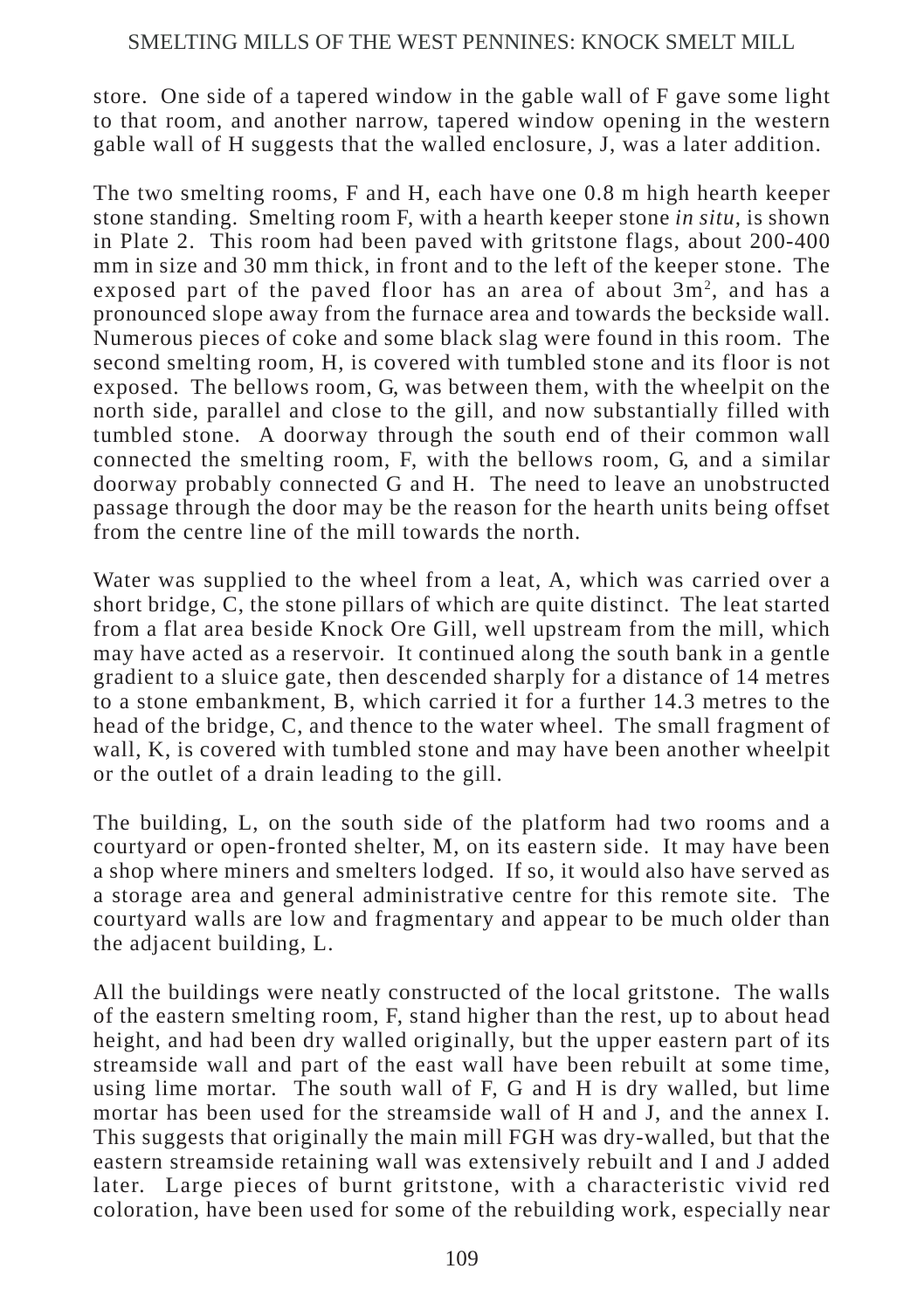the chimney area of smelting room H. There are many fragments of burnt gritstone, some with partially glazed faces, and also pieces of hand-made brick scattered amongst the tumbled stones which cover most of the mill, especially at the western end and at J. A scatter of small pieces of red gritstone lies just outside the entrance to smelting room H, suggesting that these are fragments of the masonry of an ore-hearth. The beck runs at the base of the wall at I.

An interesting feature of this mill is the presence of two shallow hollows, P and Q, scooped out of the steep banking at the west end of the site. There is a good deal of burnt gritstone at the mouths of the hollows, especially the smaller northern one, and a short piece of the stem of a thick clay pipe lay on the surface. All the early lead smelting mills in the Thanet properties appear to have been mainly fuelled with chopwood from the Earl's woods, mostly that at Fleakbridge, so these pits were possibly chop-wood kilns, set into the banking and used to dry the wood for the ore-hearths. They resemble similar hollows at Marrick and at Sutton Clough in Yorkshire.

## **SMELTING RESIDUES**

There are considerable quantities of slags over most of the site, which have restricted the growth of vegetation. The main exposures are shown on the ground plan of Figure 1. All were lumpy black slags, with occasional gas vesicles and many lead prills, and were typical lead smelting products derived from a slag hearth. There was some metallic iron, generally in pieces up to 1-2 kg in weight and other iron-rich material, especially in the heaps in front of the store building (M). Many small lead prills in sizes up to 30 mm were scattered amongst all of the slag heaps.

The biggest heaps were the two at the east end of the platform which were made up of large fragments, around 20-50 mm in size, and some with a superficial rusty coating. When tested in depth, the coarse stuff persisted to a depth of about 200-300 mm, and below this, to a depth of over 450 mm, was a fine grey powder, or ash, with numerous small fragments of heavy black slag. The other heaps, towards the west end of the platform, were much thinner, with large lumps only at the edges, and most of the material had a grey powdery appearance similar to that in the deeper part of the larger heaps. Small test holes showed that these western scatters were generally about 100-300 mm deep. The widespread occurrence of slag over most of the working part of the site suggests that it had been used as a surfacing material.

Just inside the east corner of the old building, M, was a heap of quite different material, consisting of large, heavy, porous aggregates of metallic iron and oxidised ferrous material, some with pieces of entrapped coke, lead and minerals. The largest of these was a triangular piece, 130 mm thick with a base 280 mm long and height of 230 mm, which weighed 13 kg.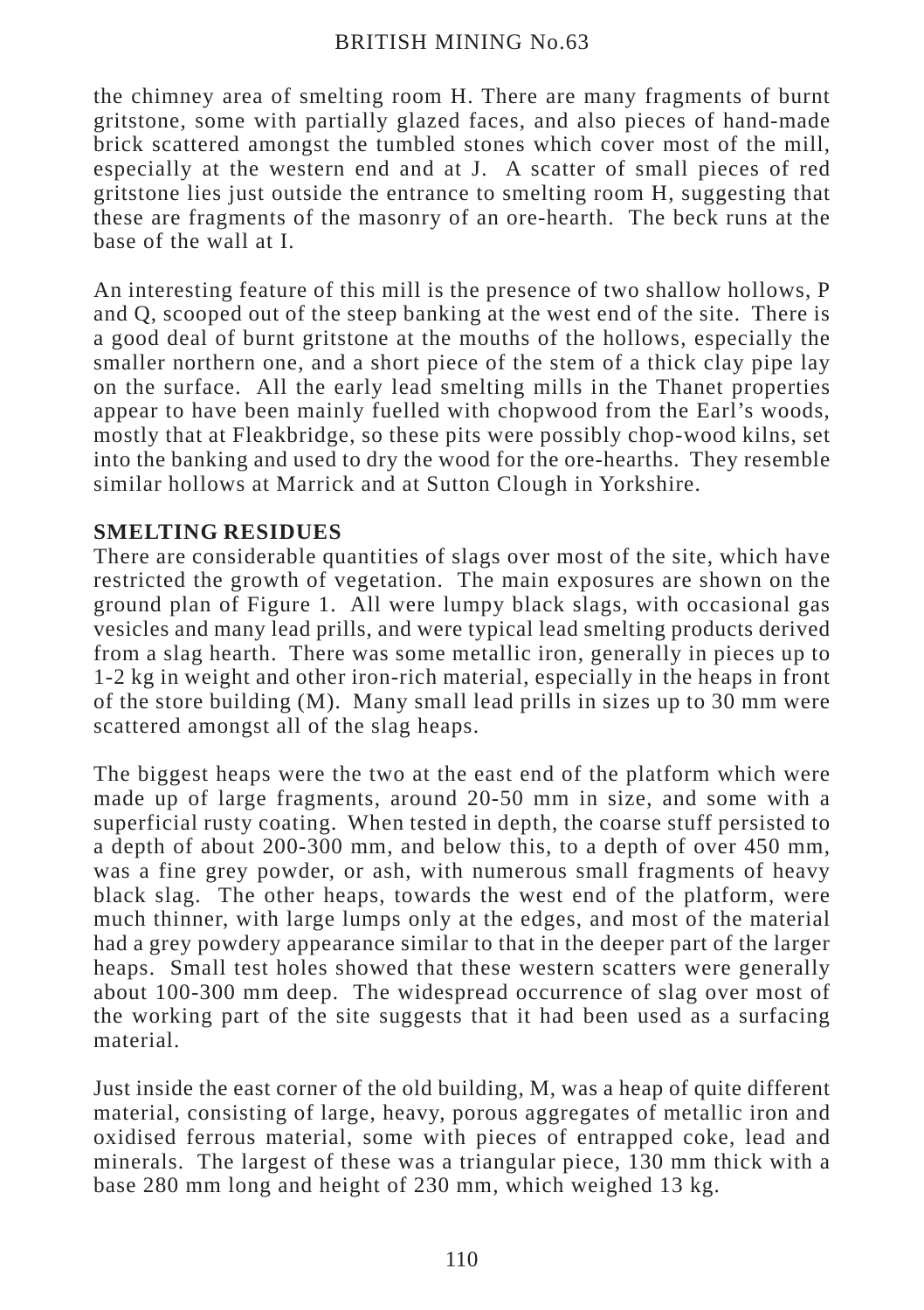

*Plate 4 Scanning electron micrograph (BSE contrast) of black slag, showing numerous round white lead particles and irregular dark porosity in the grey silicate matrix (S. Murphy, 1998).*

Small quantities of crushed black slags, 5-6 mm in size, were also found to the west of the mill, near one of the rivulets which runs north into Knock Ore Gill, suggesting that some of the material may been washed to recover the metallic lead.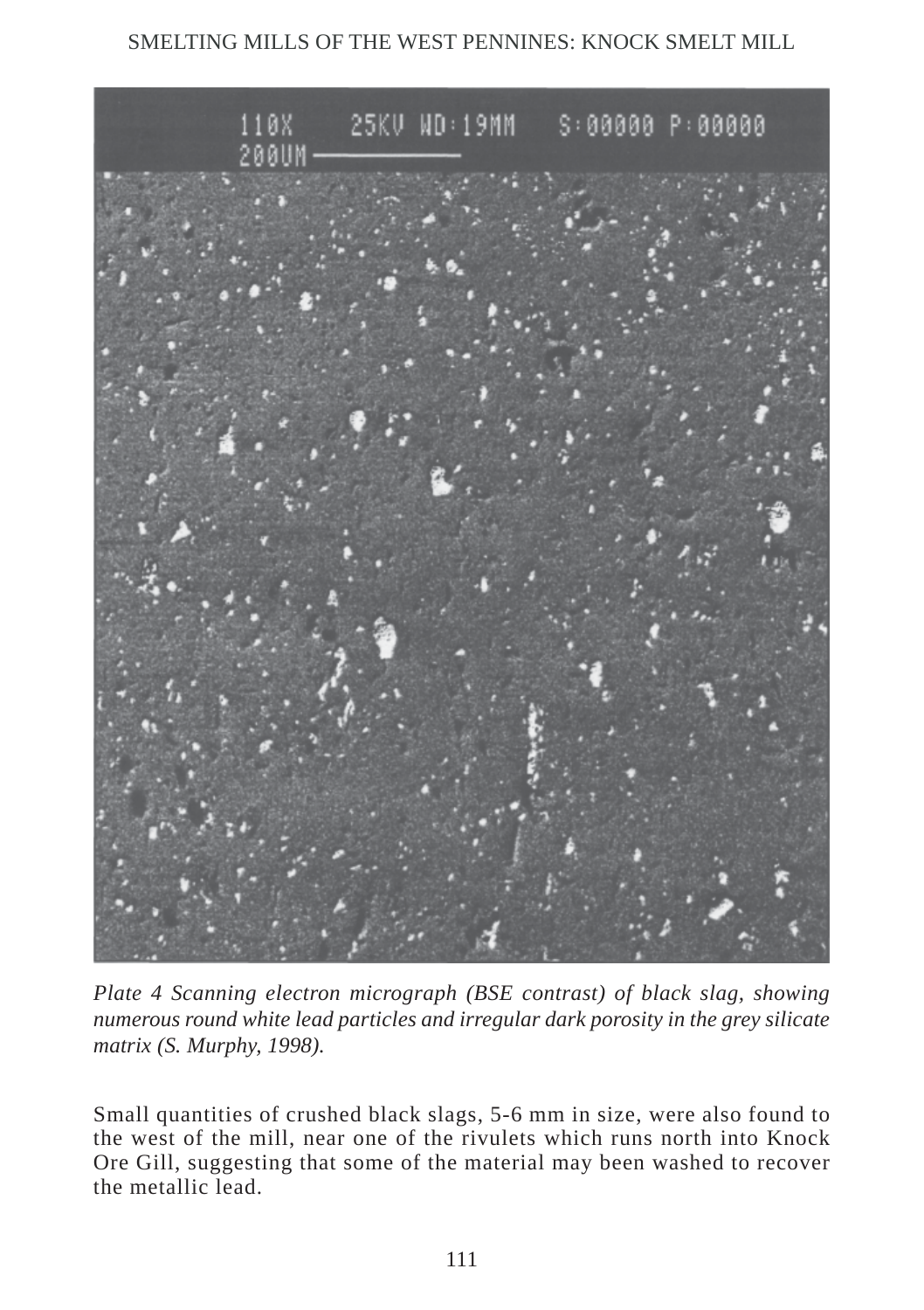A representative sample of slag was weighed and was shown to have a bulk density of 1460 kg/m<sup>3</sup>, which leads to an estimate for the slag present on site as 40 tonnes. For ore of 75% Pb, 11.6% S and 13.4% gangue and a final slag of 5% Pb, the slag present equates to a quantity of ore of 373 tonnes, with a contained lead content of 280 tonnes. This is lower than might be expected for a mill with a long operating life, but, as some slag can be found exposed in the banks of Knock Ore Gill, it is clear that some has been removed by the beck and that some of the slag on the site is buried and has not been included in this survey. It is also possible that slag has been removed either for further treatment or for road making.

Most of the black slags had a dull crystalline appearance with an iridescent vitreous surface, and many had the corded surface of a run slag which had been quite fluid on passing out of the furnace. Most of the larger pieces had solidified in a cake up to 50 mm thick and had pieces of coke trapped in the upper part, with prills of lead attached to the lower surface, indicating gravity segregation of entrapped lead prior to solidification. There was almost no external evidence of weathering of the surfaces, but the lead prills were heavily coated with a white powdery substance. A few slags were porous and light, and had a rusty surface appearance.

Pieces were broken off four of the samples and mounted in conducting bakelite for metallographic examination and X-ray microanalysis in the scanning electron microscope. When examined in atomic number contrast, the structure consisted of a slag matrix with dark pores and very large numbers of white lead particles (Plate 4). Semi-quantitative analyses were carried out in the SEM, without ZAF corrections. General areas on three samples produced very similar results. These were major iron  $(-40\%)$ , with substantial barium, calcium, silicon and oxygen, minor aluminium, lead, potassium and manganese, and trace zinc.

Four samples of metallic iron were also prepared, two from each of two pieces recovered from the slag heaps. Small pieces about 10 mm in diameter were sawn off and mounted in bakelite for metallographic examination, then ground, diamond polished and etched in nital. All samples were essentially similar, being made up of equiaxed grains of carbon-free ferrite, with varying amounts of porosity, many small slag particles, a few isolated lead particles, and areas of corrosion. Microhardness measurements, using a 10 gf load on the matrices of two parts of the two samples (1 and 2), gave the following results: 1A: 129.7±9.2 VPN; 1B: 170.3±50.2 VPN; 2C: 114.8±32.5 VPN; and 2D: 117.3±9.2 VPN. These are slightly harder than would be expected from pure iron, but are consistent with a degree of solid solution strengthening. Semi-quantitative microanalysis in the SEM of the hardest sample, 1B, showed that the iron matrix contained 2-3%Sb, about 0.2%S and a trace of silicon. Plate 5 shows the metallurgical structure of this sample, and the slight dark/light contrast within the ferrite is almost certainly due to variations in the amount of dissolved antimony.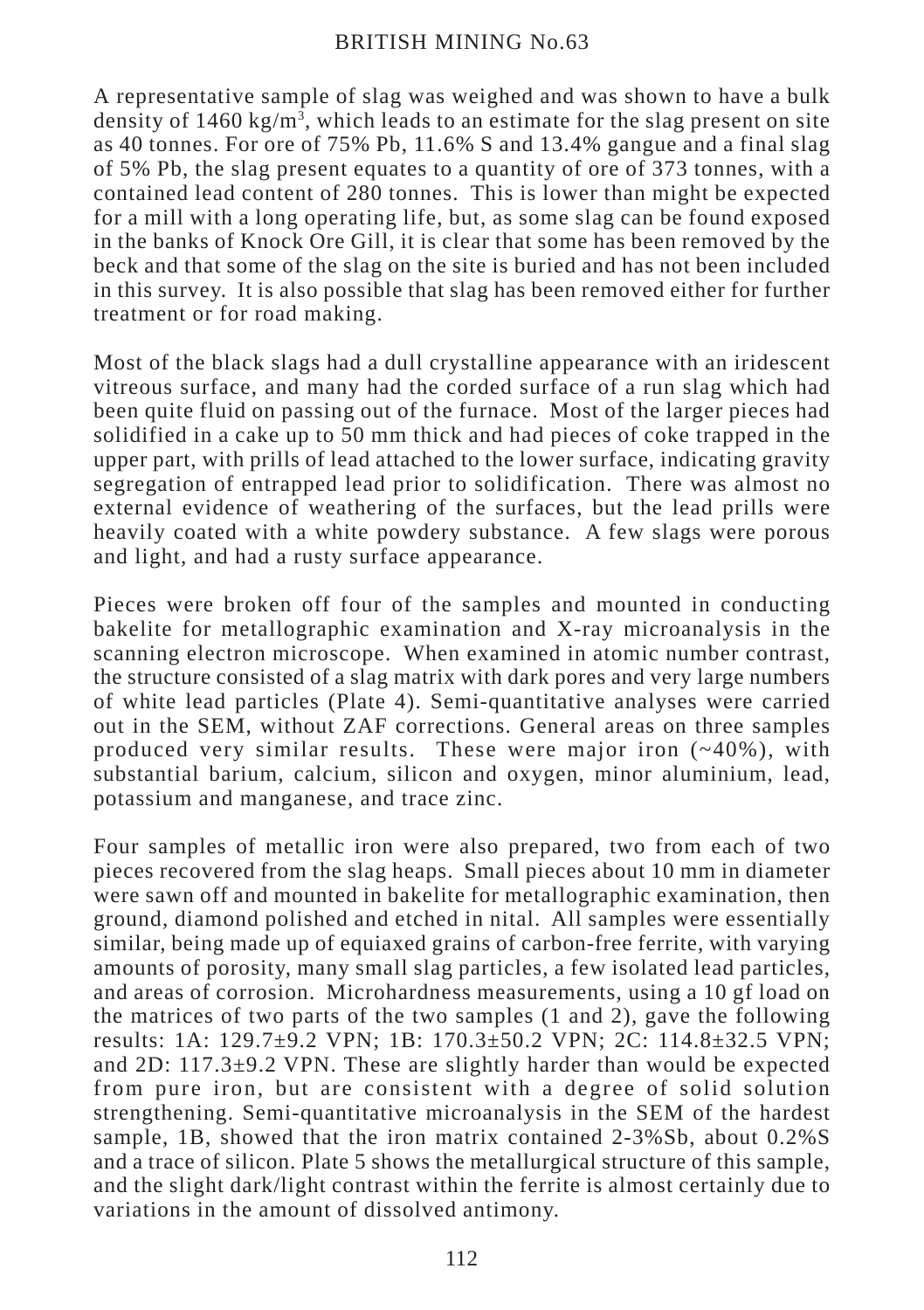

*Plate 5 Light optical micrograph of a piece of ferritic iron from the slag dumps, which contained 2-3% dissolved antimony, showing carbon-free equiaxed ferritic iron matrix, small rounded particles of slag and irregular porosity. The ferrite shows a slight dark/light contrast, probably due to local variations in antimony content. The horizontal dimension of the micrograph is 0.85 mm (S. Murphy, 1998).*

# **DISCUSSION & CONCLUSIONS**

Knock mill has a layout similar to those of Spout Gill and the New Mill at Grovebeck, on the south side of Swaledale in the Yorkshire Dales. In addition to the two mills above, old plans show Cobscar and Apedale mills in Yorkshire to have this configuration.15 These, too, had a central bellows room and single hearths at either end. The former is known from documentary sources, the latter can be traced as a ground plan. Knock Mill is an earlier mill than either of these, and is important as it is the best surviving example of this configuration.

The detailed development of mill configuration has been described elsewhere.14 Briefly, the first mills were single hearth units, with a separate bellows room behind the furnace and with an external waterwheel. Examples include Hoggett Gill in Cumbria, Buckden High Mill in Yorkshire, and some of the tin blowing mills on Dartmoor described and excavated by Greeves. The next stage of development appears as the addition of a second hearth room on the other end of the bellows chamber. While this isolated the two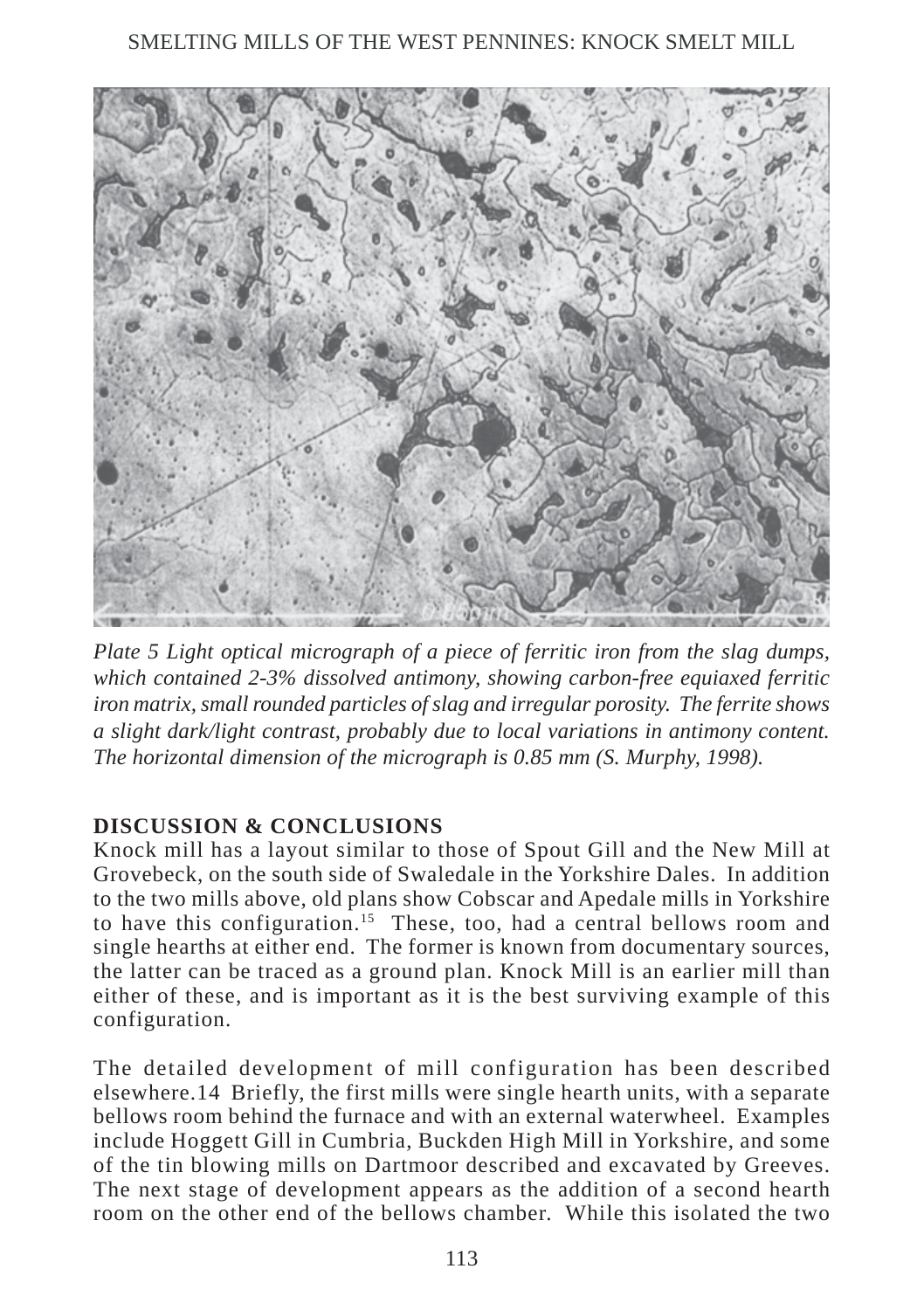### BRITISH MINING No.63

smelting units and made entry to the bellows area more difficult and dangerous, the arrangement was inexpensive in that long roof timbers were not required, as would be the case with two hearths arranged side-by-side.

In common with the single hearth units at Hoggett Gill and Buckden High Mill, there was no long condensing flue, the chimney of each hearth being simply part of the wall between the bellows and smelting rooms, with the front wall resting on a wooden lintel. At Knock there is no evidence of any form of support for the front wall of the chimney such as an arch. The lack of a condensing flue to a remote chimney was normal before about 1820, and there would undoubtedly have been some nuisance caused by the smoke, but the mill was built far from the nearest village and well above the early enclosed fields so that cattle would not be harmed. The fields produced by the 1815 enclosure terminate some distance from the mill, and this may be an unusual reversal of the normal case in that the enclosed fields distanced themselves from the smelt mill rather than *vice versa*.

The fact that the gill runs very close to the rebuilt wall, J, strongly suggests that erosion may have necessitated the extensive repairs observed in the western part of the mill. Originally the gill was a considerable distance from the mill, for, although the First Edition Ordnance Survey map shows one branch of the stream at the present position, another branch looping around to the north is the one followed by the parish boundary line, indicating that this was originally the main, or only, course of the gill. The northern branch, active in the mid-19th century, is now completely dry. It is interesting to speculate whether a change in the stream bed, taking it dangerously close to the mill, may have undermined the repaired wall and ultimately been a factor in its abandonment.

An unusual feature of the black slags from this mill was the presence of substantial amounts of iron, which, together with the silica, had formed iron silicates which would have been very fluid that at blast hearth temperatures. Barytes and calcite are the other common gangue constituents which gave rise respectively to the barium and calcium contents of the slags.

The iron in the slags may have been a deliberate addition, made to displace lead from silicates in the grey slags, or to partially remove antimony. It was more probably a naturally occurring constituent of the ore. Haematite and goethite were mined a few kilometres to the north of the smelt mill in the Elizabethan period, and in the late 19th century and iron minerals occur in some of the lead veins. $16,17$  It is quite probable that the lead deposits at Dunfell and at the head of Knock Ore Gill contained appreciable amounts of iron minerals, which became a gangue constituent of the dressed ore.

The metallurgical structures of the large, rounded, porous iron pieces examined, ie carbon-free ferrite with numerous cavities and small slag particles, are consistent with solid-state reduction of iron ore. They are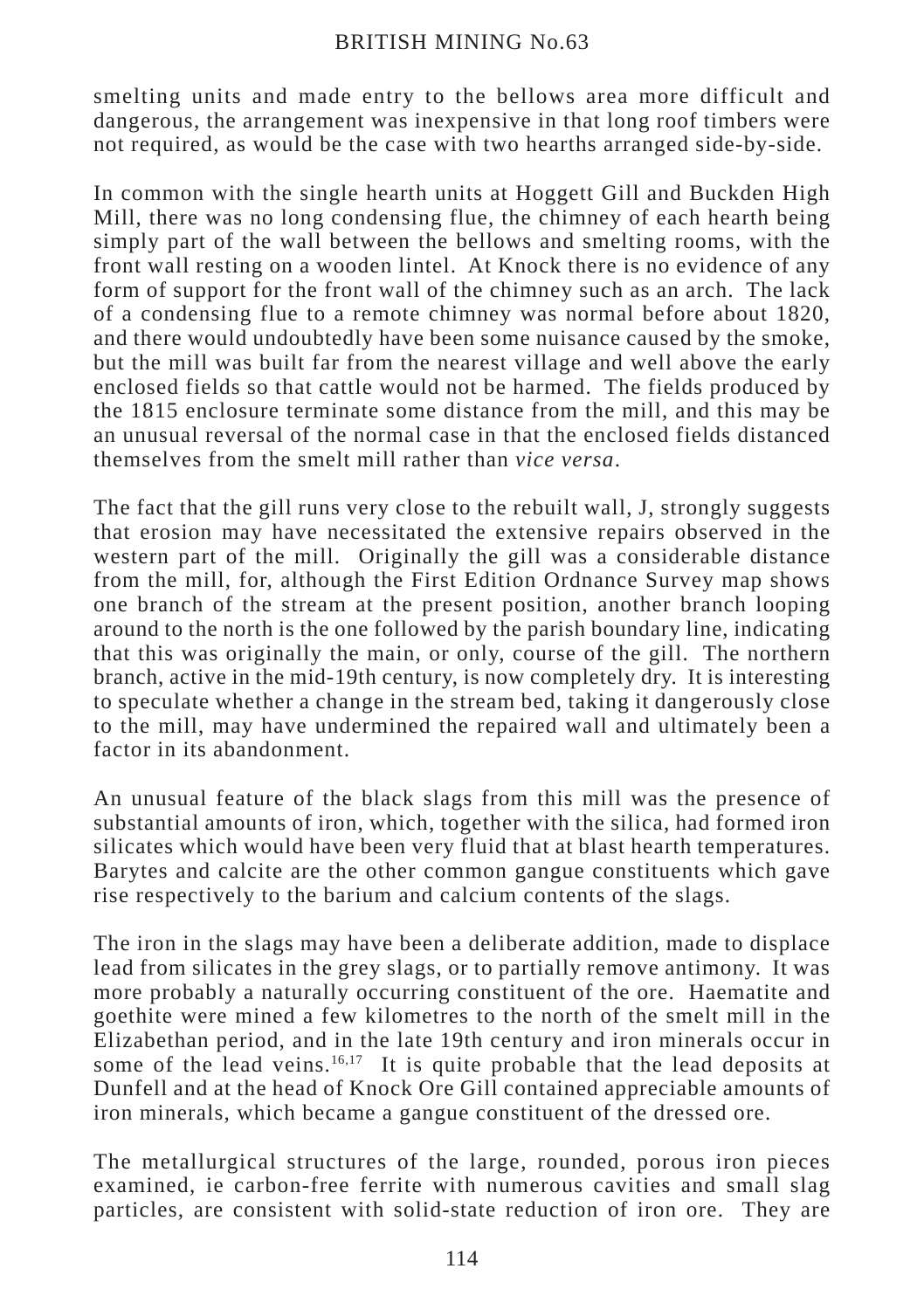typical of hearth accretions produced in modern blast furnaces and are known variously as dogs, bears or sows. The presence of ca 2 - 3% antimony is a little surprising and prompts the question that strongly reducing furnace conditions were deliberately employed and that iron additions may have been made to remove antimony. Ercker refers to the addition of iron filings to eliminate the interference in the dry assay for lead.<sup>19</sup> He also says that old iron, hammer scale, iron-bearing slag or iron cinder is often added in lead smelting to remove antimony or sulphur. Ercker's method for smelting lead was by heap roasting, followed by smelting in a blast furnace. The binary phase diagrams show that iron and lead metals are immiscible in the liquid and solid phases.<sup>20</sup> That for the Fe-Sb system shows that, for low Sb concentrations, an a-phase, containing up to 8 % Sb in iron, separates out. Fe-Sb, having 2% Sb, has a melting point of approximately 1400°C (pure iron M.Pt. 1528°C).

The residues also give an insight into the way in which the slag hearth was operated. Coke-fired blast furnaces, with much greater column heights than would have been the case at Knock, do not reduce iron-rich slags to iron unless they are deliberately overcoked. Coke consumption depends principally on the blowing rate and, for a fixed rate, varies only slightly with feed composition. However, the amount of slag treated depends very much on the choice of the smelter. Slag:coke ratios of 2:1 by volume can easily be run in modern blast furnaces when it is necessary to clean out the furnace or prepare it for a stop. Sustained operation with very high slag:coke ratios of 3:1 can eventually put out the furnace. Nevertheless, slag smelting can be effectively carried out, if the composition is suitable, at such low temperatures that the coke bed, when viewed through the tuyeres, is a dull red in colour. In contrast, when low slag:coke ratios are used, the tuyeres glow white-hot and iron can be reduced from slags fairly easily, especially if they are high in elements such as calcium. When a furnace is run under such conditions, the outward appearances are that all is well: the slag runs freely and the taphole does not block, at least in the short term. Overall, however, the process of overcoking is unnecessary and completely uneconomic. Eventually, dogs or bears build up on the hearth and can cause the furnace to seize up. In high furnaces, the volatilisation and condensation of zinc compounds produces shaft accretions, which stop the furnace after a period of weeks. Even under excessively reducing conditions, much of the iron will be tapped out with the lead, from which it can be easily removed, either by skimming the furnace tapping pot or by remelting, when pieces of iron mixed with dross float to the surface of the molten lead.

These observations indicate that ore was smelted normally in the ore-hearth and the resulting grey slags were then run in a slag hearth to lead and black slag, perhaps with the addition of iron to remove antimony. The presence of iron pieces in the slag dumps is indicative of fairly high reducing conditions, obtainable only using a slag hearth. It is unlikely that these could have been achieved by simple modifications of an ore-hearth, as has been suggested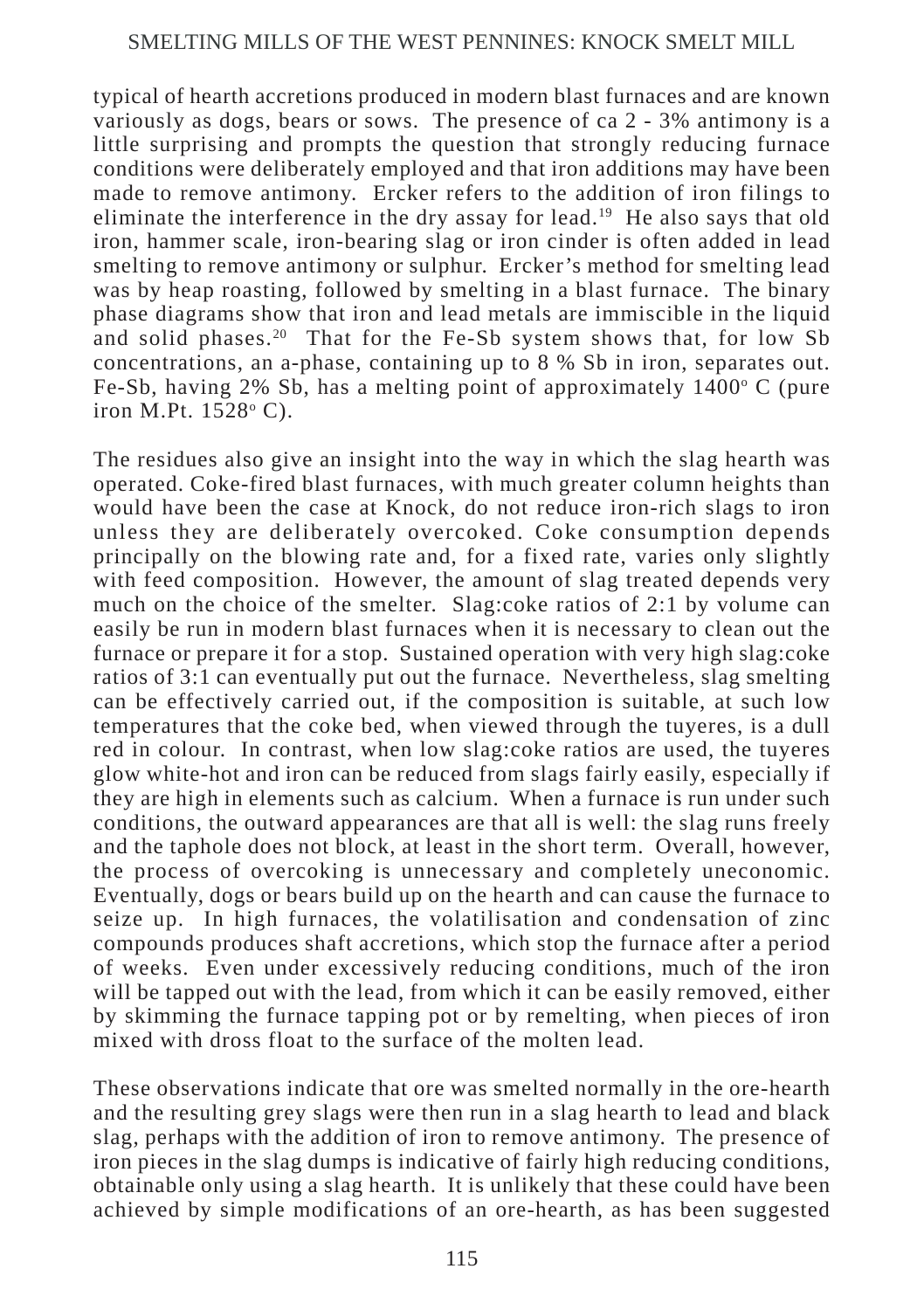#### BRITISH MINING No.63

for single-hearth mills such as Hoggett Gill and Buckden High Mill.18 The fuel used in the ore-hearth was most probably chopwood, but coke may be found at various places on the site, and small pieces were entrapped in some of the iron masses dumped at M, so almost certainly there was a true slag hearth in operation at Knock. The presence of coke on the floor of the smelting unit, F, suggests that the keeper stone in this room was used to support a slag hearth rather than an ore-hearth. The distribution of black slag outside the mill lends credence to this deduction, for the slag heaps appear to start from close to the entrance of room F and form a rough arc around the south and central areas of the yard. Outside the entrance to room H was only general ore-hearth debris.

The combination of a single ore-hearth and a slag hearth creates an imbalance in that the latter would only have been used for one tenth of the time of the former.13 The records relating to Grovebeck New Mill show that ore and slag hearths were installed. The most practical way of running the mill then would have been to suspend ore smelting when the slag hearth was working.<sup>21</sup>

The most striking feature of Knock Mill is that, despite its age, a considerable extent of the site remains. The remote location and the abundance of local stone quarries has no doubt saved it from the ravages of builders and vandals. Although the present buildings are reasonably stable, however, some protection against erosion by the gill would be beneficial.

#### **ABBREVIATIONS**

CCROK – Cumberland County Record Office, Kendal, Hothfield archive

NCRO – Northumberland County Record Office, Newcastle, London Lead Co. archive.

NYCRO – North Yorkshire County Record Office, Northallerton, Bolton Estate archive.

#### **REFERENCES**

1. Ordnance Survey Sheet 5, 1856, 1/10560.

2. Hodgson, T., *Map of Westmorland*, Surveyed 1823-5, (Lancaster, 1828).

3. *Plan of the mineral grounds in the manors of Dufton, Knock and Milburn in Westmorland belonging to the Earl of Thanet and leased by the London Lead Co*.; 16 chains to 1 inch, 77 x 124 cm, undated, but with some workings dated 1820, NCRO, LLC/Plans/86.

4. *General Plan of London Lead Co. estates in Cumberland, Westmorland & Yorkshire*, 32ch:1", not dated, but with mines having dates up to 1872, NCRO, LLC/Plans/1a.

5. *Sale of Milward possessions retained on the sale of the Manor to the Earl of Thanet*, (in bundle of letters 1851), CCROK, WD/Hoth Box 7 - gives the date of sale of the Dufton manor as 7th March 1785

6. *An abstract of title to the Castle and Lands of Howgill in the County of Westmoreland belonging to Philip Honeywood Esquire,* CCROK, WD/Hoth Box 7 - suggests a date of April 1780 for the Earl of Thanet's purchase of the manor of Milburn

7. *The Bounder of the Lordshippe & Libertyes of Knocke & Milburn Fell as it was Ridden by order of the Right Honorable Thomas Earl of Thanet, ye Eighth day of July 1687 According to the Ancient Bounder Thereof,* CCROK, WD/Hoth Box 23.

8. *Appleby Christmas Sessions Roll, January 174,* CCROK, WQ/SR/l26/32.

9. *Earl of Thanet's Westmorland accounts 1689/90,* CCROK, WD/Hoth Box 23.